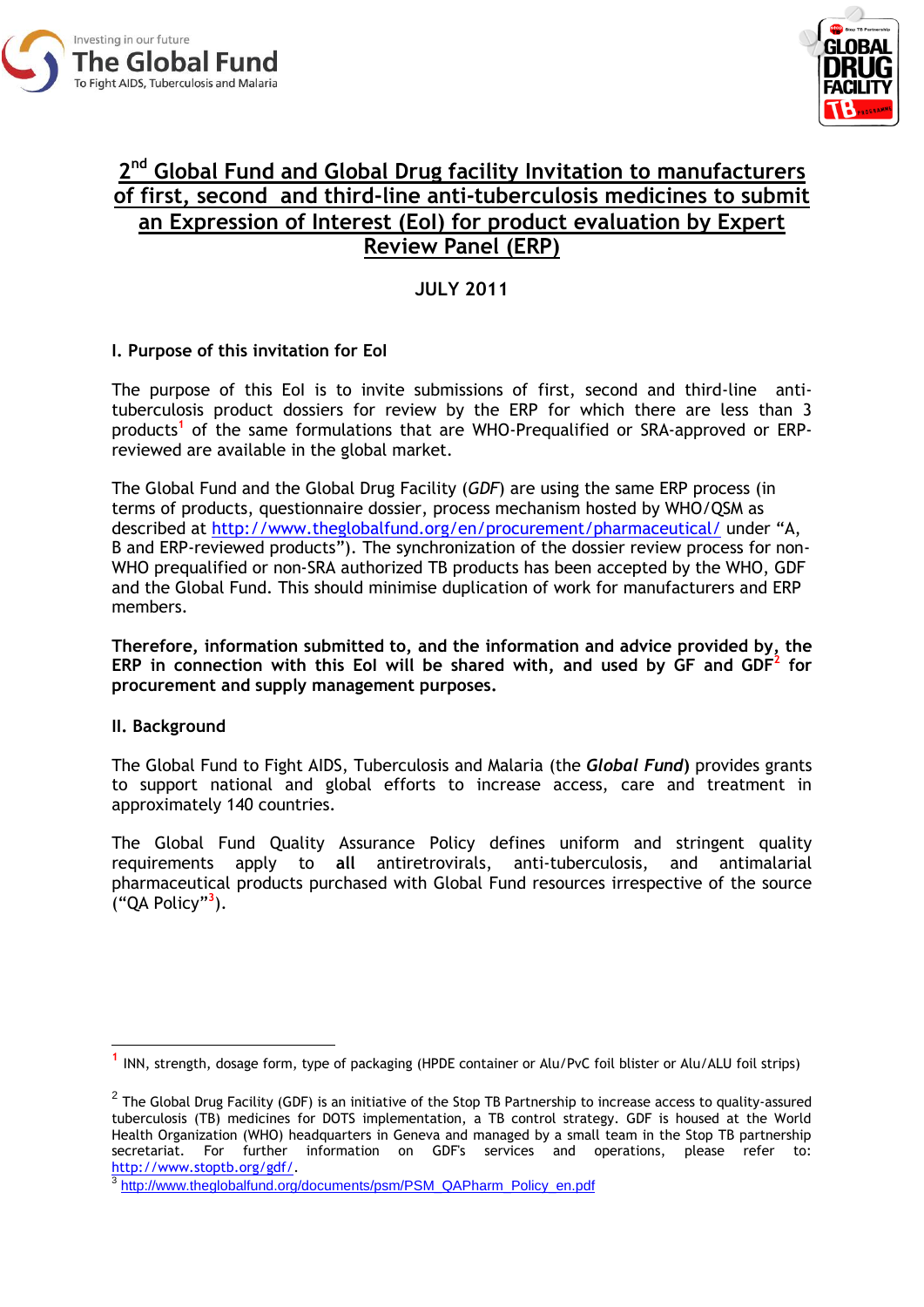



In principle, antiretrovirals, antituberculosis, and antimalarial pharmaceutical products can be funded using Global Fund resources if they are:

- (a) prequalified by the WHO Prequalification Programme; **and/or**
- (b) authorized for marketing in a country with a stringent drug regulatory authority (SRA)**<sup>4</sup>** (registration "for export only" is not sufficient) or approved/subject to a positive opinion under one of the following schemes: Canada S.C. 2004, c. 23 (Bill C-9) procedure, or Art. 58 of European Union Regulation (EC9 No. 726/2004) or US-FDA tentative approval; **or**
- (c) products of which the dossiers were reviewed and permitted for use for a time limited period by an independent panel of technical experts (ERP-Expert Review Panel) . Information about the ERP Mechanism is found at [http://www.theglobalfund.org/en/procurement/pharmaceutical/\)](http://www.theglobalfund.org/en/procurement/pharmaceutical/) (under "A, B and ERP-reviewed products").

In order to assist the Global Fund Principle Recipients (PR) to identify the regulatory status of the antimalarials, Global Fund has developed a list of products classified according to the above QA requirements (a, b, c).

The current list can be viewed/downloaded from the following website: [http://www.theglobalfund.org/documents/psm/List\\_TB.pdf](http://www.theglobalfund.org/documents/psm/List_TB.pdf)

In July 2010, GDF revised its Quality Assurance Policy and Procedures as part of a collaborative process to ensure harmonization with the policies of two major multi-lateral financing mechanisms (i.e. The Global Fund and UNITAID), and other organizations (i.e. The Union; UNICEF, Médecins Sans Frontières) involved in TB control and in particular to:

- ensure global consistency on quality standards set for procurement and supply of anti-TB medicines as well as medical items,
- avoid duplication of effort.

With the combined objectives to improve the safety, efficacy and quality of products procured by GDF, the GDF quality assurance system is based on:

- recommendations by WHO / Stop TB Strategy;
- authorization for use by recipient countries:
- recommendations by the relevant WHO Programmes, that is, Prequalification of Medicines Programme (PQP);
- authorization for marketing by a stringent national medicines regulatory authority (SRA) in the country;
- positive opinion for procurement purposes by an Expert Review Panel, for a specified time period where there are no WHO-prequalified or SRA-approved products available; and
- a quality monitoring programme for supplied products, including independent random quality control

<sup>-&</sup>lt;br><sup>4</sup>[http://www.theglobalfund.org/documents/psm/List\\_of\\_Countries\\_SRA.pdf](http://www.theglobalfund.org/documents/psm/List_of_Countries_SRA.pdf)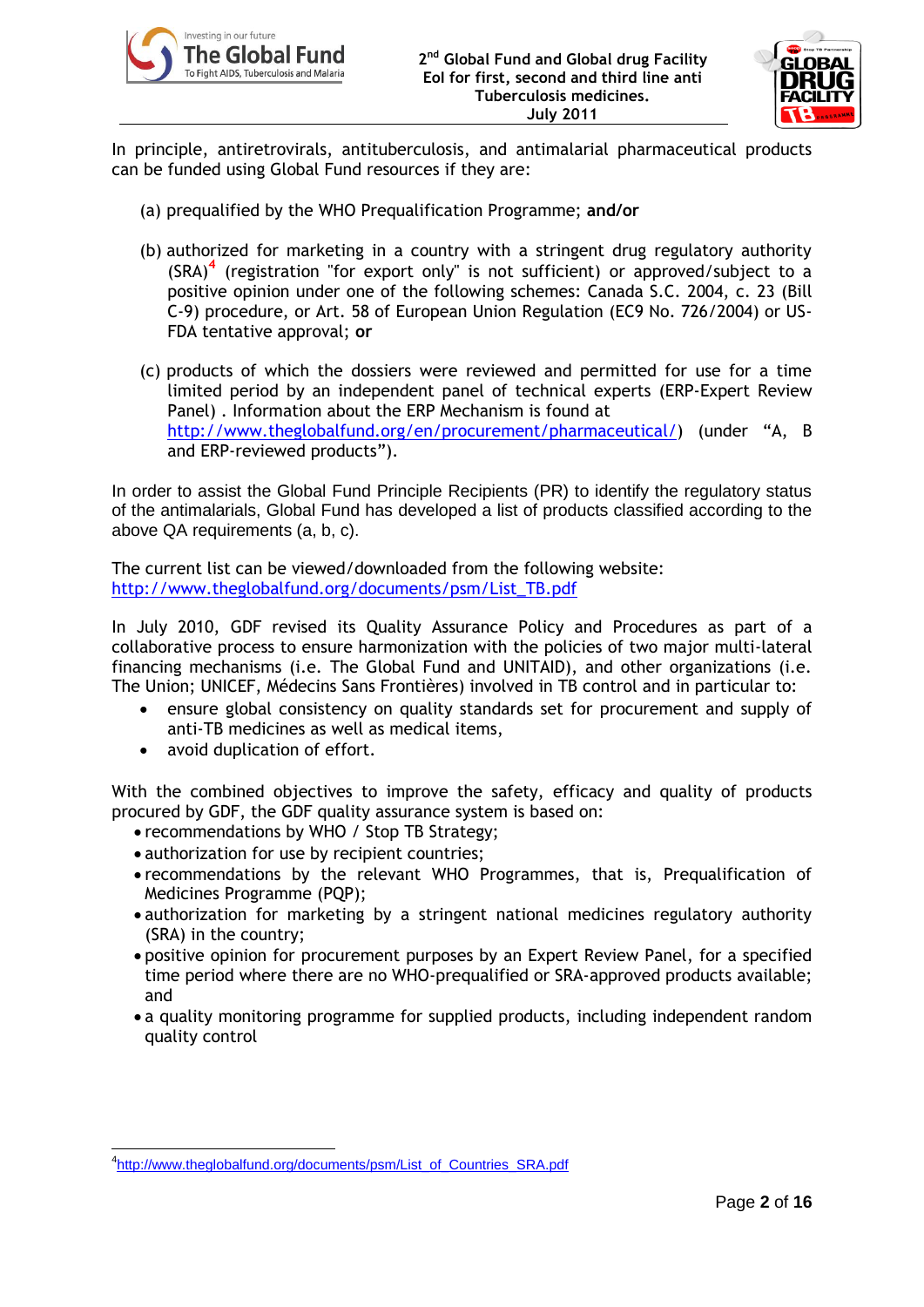



# **III. Product Formulations included in this EoI**

The recommended active ingredients, dosage forms and strengths ("Formulations") listed in this document have been identified by WHO's Department of Tuberculosis as vital to effective treatment for people suffering from tuberculosis. These formulations are included either in the WHO Model List of Essential Medicines**<sup>5</sup>** and/or in the WHO standard treatment guidelines<sup>6</sup> for treatment of TB and/or in National/institutional Guidelines.

In addition to the above, this EoI also invites submissions of dossiers of anti-tuberculosis drugs:

- a) to treat XDR-TB (extensively drug resistant tuberculosis) and
- b) first and second line anti-TB drugs produced and used solely in INDIA for review by the ERP

# **NOTE:**

The Global Fund QA policy strongly recommends that PRs implement mechanisms to encourage adherence to treatment regimens (including but not limited to providing medicines in FDCs, once-a-day formulations and/or blister packs, and providing peer education and support), to monitor and contain resistance, and to monitor adverse drug reactions according to existing international guidelines (Ref: Point6:"Global Fund Quality Assurance Policy for Pharmaceutical Products (as amended and restated on 14 December  $2010^7$ .).

**Hence FDC is considered as the preferred option.**

## **IV. Eligibility Criterion 1:**

## A) Requirements:

-

The following criteria are required to be fulfilled by the manufacturer if a product is to be accepted for ERP review under this *criterion.* This criterion has been in force from the beginning of the ERP process and was adopted by the Board in November 2008.

- 1.the manufacturer of the product has submitted an application for pre-qualification of the product by the WHO Prequalification Programme and it has been accepted by WHO for review; OR the manufacturer of the product has submitted an application for marketing authorization to any SRA, and it has been accepted for review by the SRA, **and**
- 2.the product is manufactured at a site that is compliant with all standards of Good Manufacturing Practice (GMP) that apply to the relevant product formulation, as verified after inspection by the WHO Prequalification Programme OR any SRA OR a

**<sup>5</sup>** WHO Model List of Essential Medicines. Adult, March 2010 [http://www.who.int/medicines/publications/essentialmedicines/Updated\\_sixteenth\\_adult\\_list\\_en.pdf](http://www.who.int/medicines/publications/essentialmedicines/Updated_sixteenth_adult_list_en.pdf) WHO Model List of Essential Medicines. For Children. March 2010 [http://www.who.int/medicines/publications/essentialmedicines/Updated\\_second\\_children\\_list\\_en.pdf](http://www.who.int/medicines/publications/essentialmedicines/Updated_second_children_list_en.pdf)

**<sup>6</sup>** WHO. Treatment of tuberculosis: guidelines for national programmes. 2009, 4th edition. WHO/CDS/TB/2003.313.[http://whqlibdoc.who.int/publications/2010/9789241547833\\_eng.pdf](http://whqlibdoc.who.int/publications/2010/9789241547833_eng.pdf)

<sup>&</sup>lt;sup>7</sup> [http://www.theglobalfund.org/documents/psm/PSM\\_QAPharm\\_Policy\\_en.pdf](http://www.theglobalfund.org/documents/psm/PSM_QAPharm_Policy_en.pdf)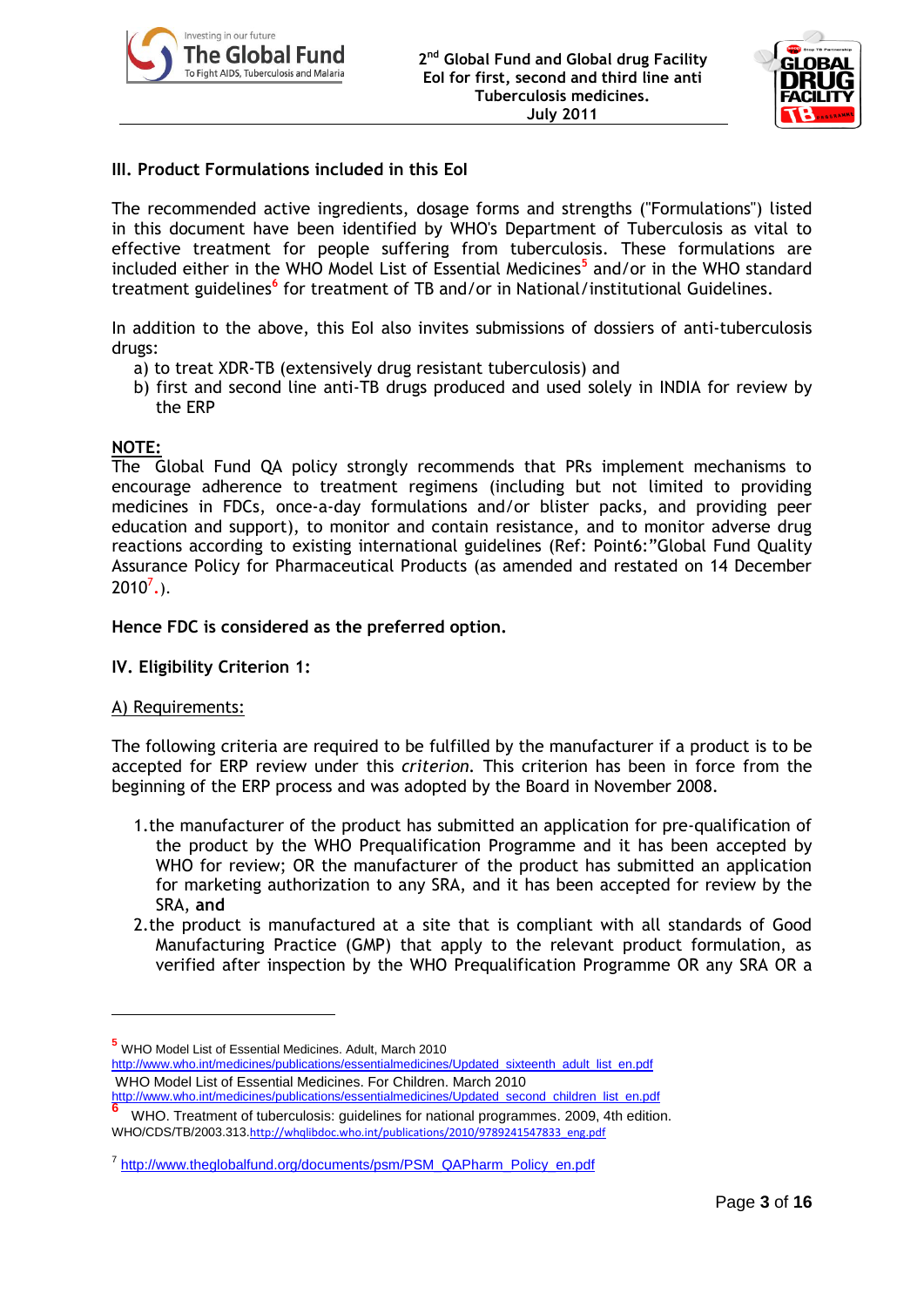



regulatory authority participating to the Pharmaceutical Inspection Cooperation Scheme (PIC/S)**<sup>8</sup> .**

# B) Formulations included in this invitation for EoI under Eligibility Criterion-1

The formulations included in this category are:

- (B1)First Line anti TB medicines
	- a. Single ingredient first-line anti-tuberculosis medicines
	- b. Fixed-dose combinations of first-line anti-tuberculosis medicines
	- c. STOP TB Patient kits

**and** 

- (B2)Second Line anti TB medicines
- B.1) First Line anti TB medicines

# **NOTE:**

For all the products the preferred standard packaging specifications are:

For adult formulations:

- Blister of 28 tablets, 24 blisters in a box (i.e. 672 tablets in a box)
- 1000 loose tablets in HDPE container for specific use e.g. by hospital/clinics

For paediatric formulations:

- Blister of 28 tablets, PvdC/PVC/Alu blister, 3 blisters in a box (i.e. 84 tablets in a box) or Alu/Alu foil strip of 6 tablets, 14 strips in a box (i.e. 84 tablets in a box).

However this does not preclude the manufacturer from submitting dossiers for other pack sizes.

#### a. Single ingredient first-line anti-tuberculosis medicines

-Ethambutol, oral liquid 25mg/ml

- -Ethambutol / dispersible scored 100 mg
- -Ethambutol, film coated tablet/caps 200mg; 275mg
- -Isoniazid, film coated tablet 50 mg; 150mg scored
- -Isoniazid, tablet/caps 300 mg

-Pyrazinamide oral syrup 30mg/ml

- -Pyrazinamide, film coated tablet/dispersible 150 mg scored tablet
- -Pyrazinamide, film coated tablet/caps 250mg scored tablet
- -Pyrazinamide, film coated tablet/caps 400mg
- -Rifampicin tablet, Caps 150mg; 300mg;
- -Streptomycin, powder for injection 0.75g as sulphate (vial)
- -Streptomycin, powder for injection 1g as sulphate (vial)

## b. Fixed-dose combinations of first-line anti-tuberculosis medicines

## -Isoniazid + Rifampicin, film coated tablet/caps

- $\blacksquare$  Tablet/Caps 150 mg + 150 mg
- $\blacksquare$  Tablet/Caps 150 mg + 300 mg

 8 <http://www.picscheme.org/members.php>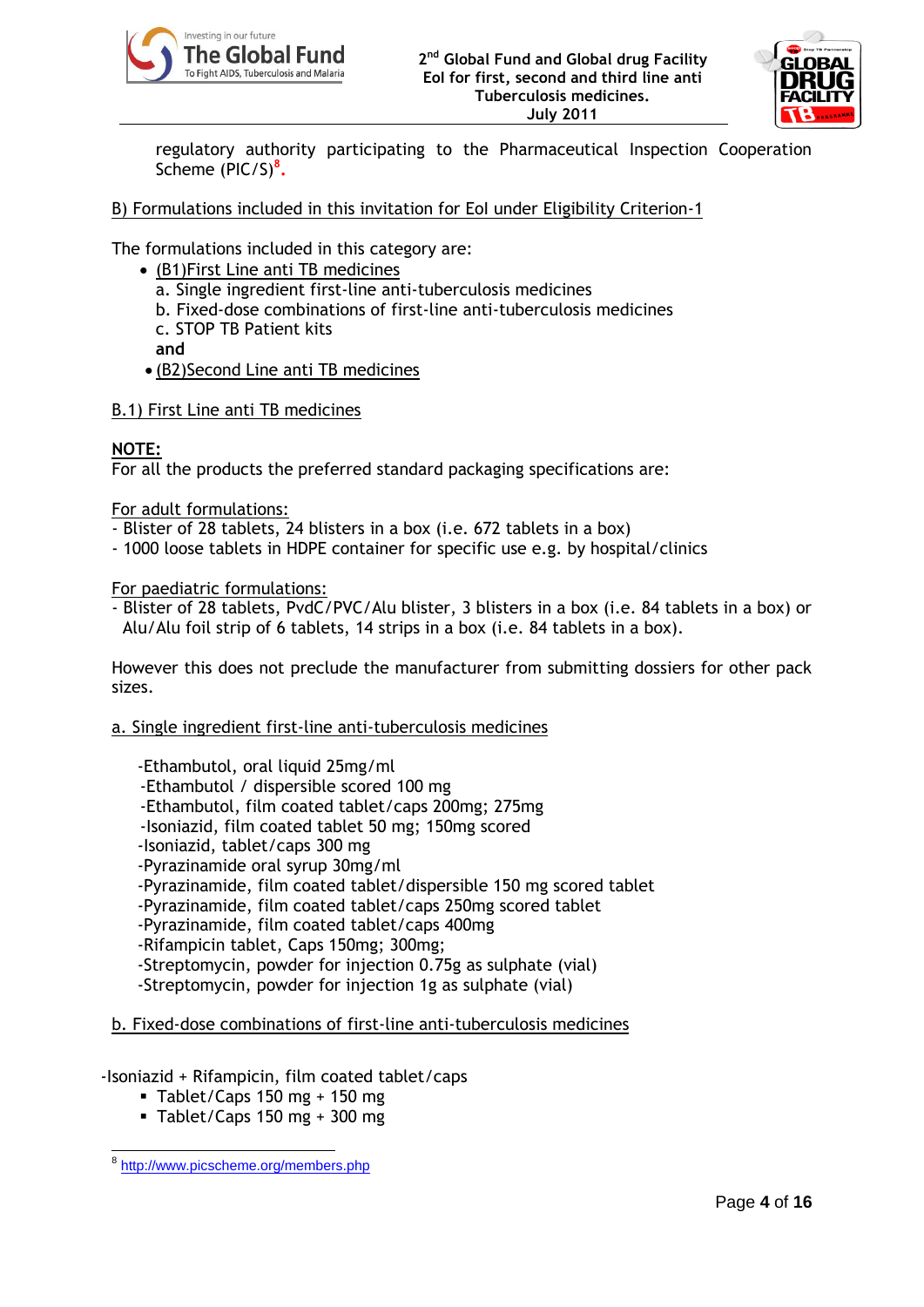



-Isoniazid 75mg+ Rifampicin 150mg, film coated tablet/caps

- -Ethambutol tablet/caps 400mg + Isoniazid 150mg
- -Ethambutol + Isoniazid + Rifampicin film coated tablet/caps 275 mg + 75 mg + 150 mg
- -Isoniazid + Pyrazinamide + Rifampicin film coated tab/caps150mg+500mg+150mg
- Ethambutol + Isoniazid + Pyrazinamide + Rifampicin scored tablet
- 275mg+75mg+400mg+150mg
- Isoniazid + Pyrazinamide+ Rifampicin 75mg+400mg+150mg scored Tablet

### c. STOP TB Patient kits (GDF)

Eligibility to supply the patient kits will be determined based on the eligibility to supply the constituent products, that is, fixed-dose combination products of first-line antituberculosis medicines, single ingredient first-line anti-tuberculosis medicines which have been WHO-prequalified, SRA-authorized or ERP-reviewed.

#### B.2) Second Line anti TB medicines

#### **NOTE:**

For all the products the preferred standard packaging specifications are:

#### For adult formulations:

- Blister of 10 tablets PvdC /PVC/Alu Blister pack or Alu/Alu strip/blister, foil of 10 tablets, 9 blisters in a box
- loose tablets in HDPE container for specific use e.g. by hospital/clinics
- 80 vials per box

However this does not preclude the manufacturer from submitting dossiers for other pack sizes.

Single ingredient second-line anti-tuberculosis medicines

- Amikacin, powder for solution \* 1g/4ml , vial/ampoule
- Capreomycin, powder for injection 1g, vial/ampoule
- Cycloserine Caps 250mg
- Ethionamide, tablet 250 mg, tablet,
- Kanamycin, powder for injection 500 mg and 1g vial.
- Levofloxacin, tablet 250 mg, tablet 500 mg, tablet 750 mg,
- Moxifloxacin, tablet 400 mg
- Ofloxacin, tablet 200 mg and 400mg tablet,
- Prothionamide, tablet 250 mg
- Para-Aminosalicylic Acid (PAS) sachets, 4 g granules,
- Para-Aminosalicylic PAS Sodium jar; granules sachets; powder for oral solution in sachet.
- Terizidone, capsule/tablet, 250mg, 300 mg
- \* with/without water for injection

C) Submission process: **refer to the ANNEX-1 of this document**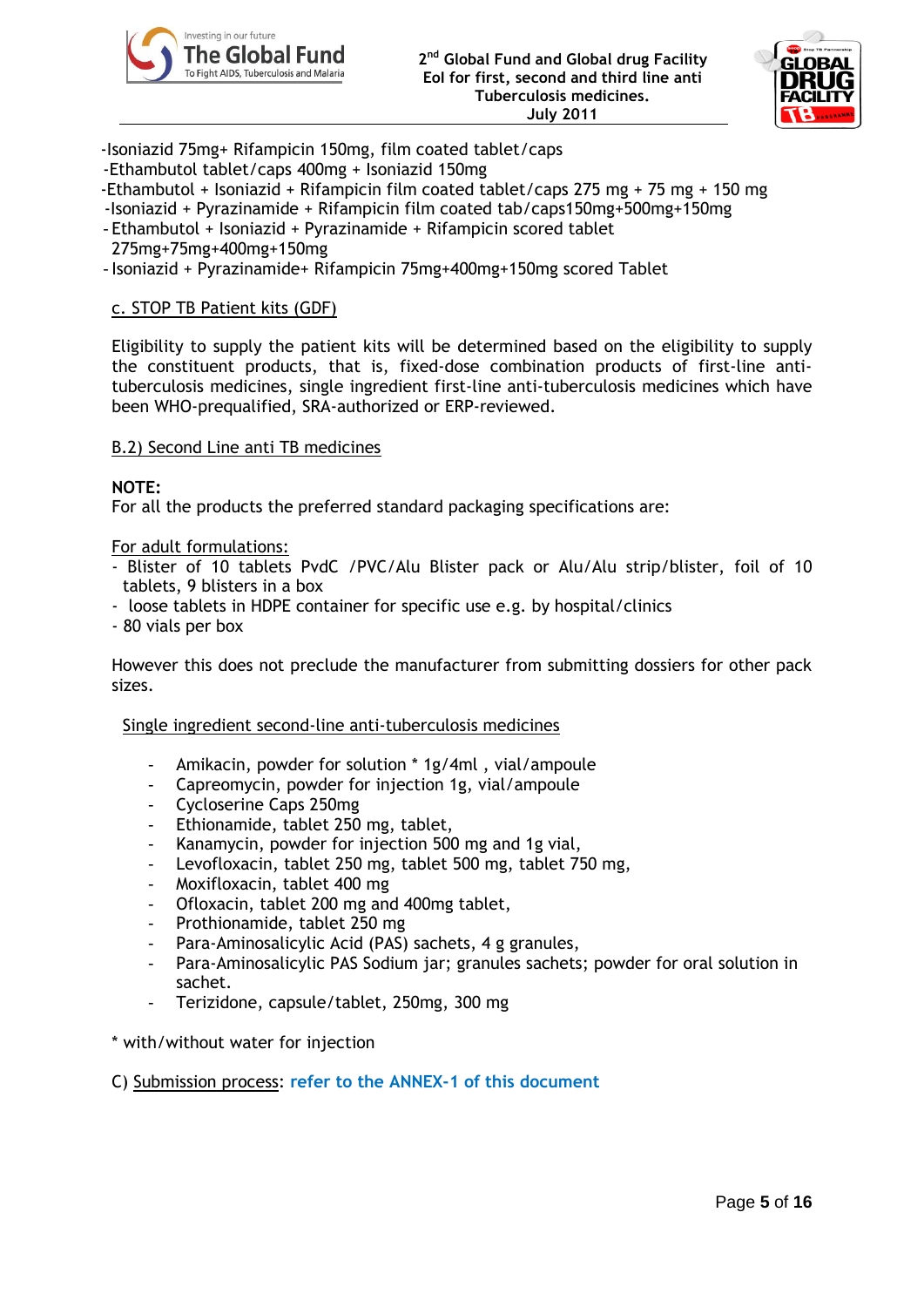



# **V. Eligibility Criterion 2:**

# A) Requirements:

The following criteria are required to be fulfilled by the manufacturer for a product to be eligible for ERP review under *Eligibility Criterion 2* as per Global Fund QA policy amendment adopted by Global Fund Board in December 2010 and adopted by GDF 2010 in their QA policy.

The product is manufactured at a site that is compliant with all standards of Good Manufacturing Practice (GMP) that apply to the relevant product formulation, as verified after inspection by the WHO Prequalification Programme OR an SRA OR a regulatory authority participating to the Pharmaceutical Inspection Cooperation Scheme (PIC/S) and it is not listed in the WHO invitation to manufacturers to submit an expression of interest for product evaluation by the WHO Prequalification Programme.

### **(Ref: Point13:"Global Fund Quality Assurance Policy for Pharmaceutical Products (as amended and restated on 14 December 2010"<sup>9</sup> )**

## B) Formulations included in this invitation for EoI under Eligibility Criterion 2

The formulations included in this category are as follows:

- (B1)First-line anti-tuberculosis medicines
	- a. Single ingredient first line anti-tuberculosis medicines
	- b. Fixed dose combinations of first-line anti-tuberculosis medicines
- $\bullet$  (B2)First-line anti-tuberculosis medicines in the form of 'PRODUCT'<sup>10</sup> used solely in India.
- (B3)Second-line anti-tuberculosis medicines used solely in India
- (B4)Third line anti-tuberculosis medicines used for the treatment of extensively drug resistant (XDR-TB)
- (B5)Water for injection (solvent)

## B.1. First-line anti-tuberculosis medicines

## **NOTE:**

-

For all the products the preferred standard packaging specifications are: For adult formulations:

- Blister of 28 tablets, PvdC/PVC/Alu blister, 24 blisters in a box (i.e. 672 tablets in a box), or PvdC/PVC/Alu Blister 10 tablets and 9 blisters in a box

- 1000 loose tablets in HDPE container for specific use e.g. by hospital/clinics

For paediatric formulations:

- Blister of 28 tablets , PvdC/PVC/Alu blister, 3 blisters in a box (i.e. 84 tablets in a box) or Alu/Alu foil strip of 6 tablets, 14 strips in a box (i.e. 84 tablets in a box).

<sup>&</sup>lt;sup>9</sup> [http://www.theglobalfund.org/documents/psm/PSM\\_QAPharm\\_Policy\\_en.pdf](http://www.theglobalfund.org/documents/psm/PSM_QAPharm_Policy_en.pdf)

**<sup>10</sup>** PRODUCT is defined under b.3 on page 8.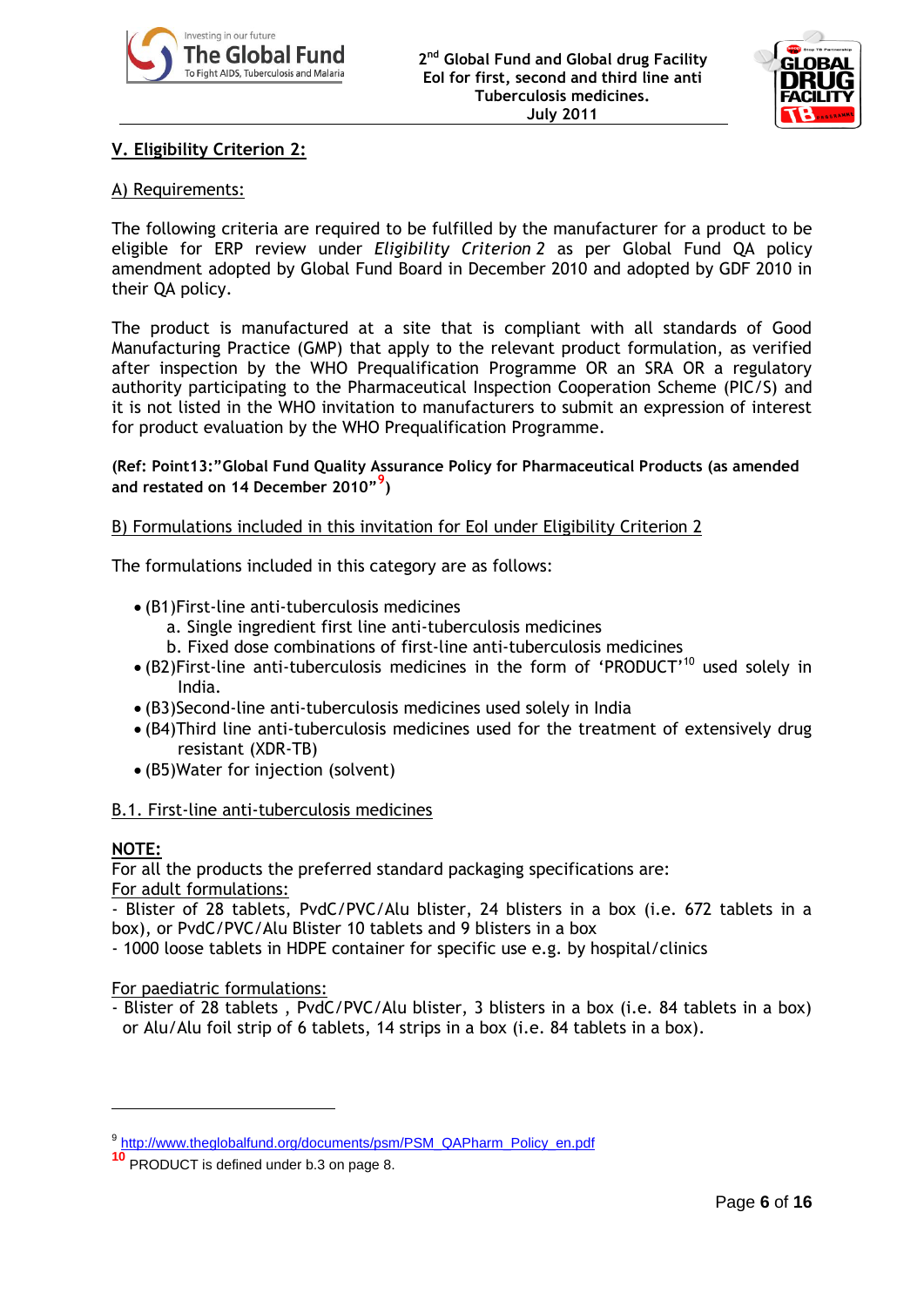



However this does not preclude the manufacturer from submitting dossiers for other pack sizes.

\* The Global Fund QA policy strongly recommends that PRs implement mechanisms to encourage adherence to treatment regimens (including but not limited to providing medicines in FDCs, once-a-day formulations and/or blister packs, and providing peer education and support), to monitor and contain resistance, and to monitor adverse drug reactions according to existing international guidelines.

#### a. Single ingredient first line anti-tuberculosis medicines

-Ethambutol film coated tablet 600mg, 800mg.

- -Isoniazid , film coated tablet 75mg;
- -Isoniazid oral syrup 50mg/5ml.
- -Pyrazinamide film coated tablet 500mg, 750mg;
- -Rifampicin oral syrup 20mg/ml.
- -Rifampicin film coated tablets/capsules 75mg, 450mg

#### b. Fixed dose combinations of first-line anti-tuberculosis medicines

- Isoniazid + Pyrazinamide + Rifampicin 30mg+150mg+ 60mg film coated/ dispersible scored tablets
- Isoniazid + Rifampicin ; film coated tablet/ dispersible scored tablets
	- $\blacksquare$  Tablet 30 mg + 60 mg
	- $\blacksquare$  Tablet 60 mg + 60 mg

## B.2. First-line anti-tuberculosis drugs in the form of 'PRODUCT'<sup>11</sup> used solely in India.

The treatment of TB susceptible cases in India with first-line anti-tuberculosis medicines, in National/institutional TB guidelines in India involves procurement and the use of combipacks or blisters of several formulations or one formulation (depending on the treatment box in question).

For the purpose of this EoI, Combi-pack is thus the primary packing placed in a pouch which is referred to as the secondary packing, which in turn is placed in a treatment box which is referred to as the tertiary packing. This whole pack, consisting of tertiary, secondary and primary units, is termed as 'PRODUCT'. Where there is only one formulation, the "PRODUCT" refers to the blister/foil primary packing placed in the secondary pack.

The "PRODUCTS" listed in this document have been recommended for funding by the Technical Review Panel. Taking this into account, the third supplement Expression of Interest is posted to enable manufacturers to supply "PRODUCT" that meet Global Fund Quality standards.

-

**<sup>11</sup>** PRODUCT is defined under b.3 on page 8.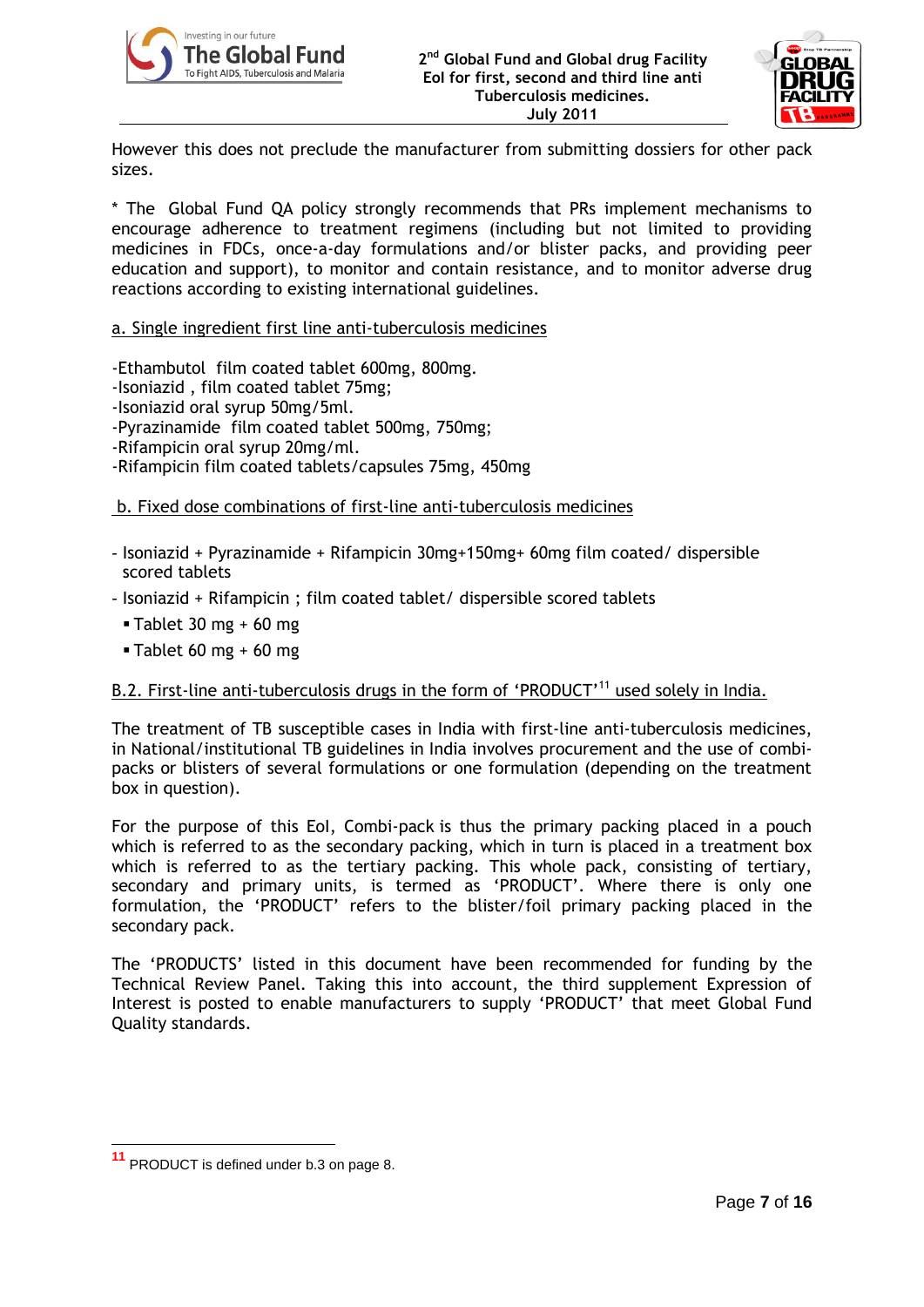



| <b>Product code</b> | <b>Product description and composition</b>                                                                                                                                                   |                                                                                                              |  |
|---------------------|----------------------------------------------------------------------------------------------------------------------------------------------------------------------------------------------|--------------------------------------------------------------------------------------------------------------|--|
|                     | Treatment box for Cat I Patient. Each treatment box<br>containing 24 combi-packs of Schedule-I in one pouch and<br>18 multi-blister calendar combi-packs of Schedule-2 in<br>another pouch   |                                                                                                              |  |
| <b>PRODUCT 1</b>    | Each combi-pack of<br><b>Schedule-I containing</b>                                                                                                                                           | Each multi-blister calendar combi-<br>pack of Schedule-2 containing                                          |  |
|                     | 1 R Cap of 450mg<br>2 H Tabs of 300mg each<br>2 E Tabs of 600mg each<br>2 Z Tabs of 750mg each                                                                                               | 3 R Caps of 450 mg each<br>6 H Tabs of 300mg each<br>4 Pyridoxine Tabs of 5mg each                           |  |
|                     | Treatment box for Cat II Patient. Each treatment box<br>containing 36 combi-packs of Schedule-I in one pouch and<br>22 multi-blister calendar combi-packs of Schedule-3 in<br>another pouch  |                                                                                                              |  |
| <b>PRODUCT 2</b>    | Each combi-pack of<br><b>Schedule-I containing</b>                                                                                                                                           | Each multi-blister calendar combi-<br>pack of Schedule-3 containing                                          |  |
|                     | 1 R Cap of 450mg<br>2 H Tabs of 300mg each<br>2 E Tabs of 600mg each<br>2 Z Tabs of 750mg each                                                                                               | 3 R Caps of 450 mg each<br>6 H Tabs of 300mg each<br>6 E Tabs of 600mg each<br>4 Pyridoxine Tabs of 5mg each |  |
|                     | Treatment box for Cat III Patient. Each treatment box<br>containing 24 combi-packs of Schedule-4 in one pouch and<br>18 multi-blister calendar combi-packs of Schedule-2 in<br>another pouch |                                                                                                              |  |
| <b>PRODUCT 3</b>    | Each combi-pack of<br>Schedule-4 containing                                                                                                                                                  | Each multi-blister calendar combi-<br>pack of Schedule-2 containing                                          |  |
|                     | 1 R Cap of 450mg<br>2 H Tabs of 300mg each<br>2 Z Tabs of 750mg each                                                                                                                         | 3 R Caps of 450 mg each<br>6 H Tabs of 300mg each<br>4 Pyridoxine Tabs of 5mg each                           |  |
|                     | Treatment box for prolongation of Intensive Phase of Cat-I<br>&Cat. II. Each box containing 5 pouches and each pouch<br>containing 12 blister combi-packs of Schedule-1                      |                                                                                                              |  |
| <b>PRODUCT 4</b>    | Each combi-pack of Schedule 1 containing<br>1 R Cap of 450mg<br>2 H Tabs of 300mg each<br>2 E Tabs of 600mg each<br>2 Z Tabs of 750mg each                                                   |                                                                                                              |  |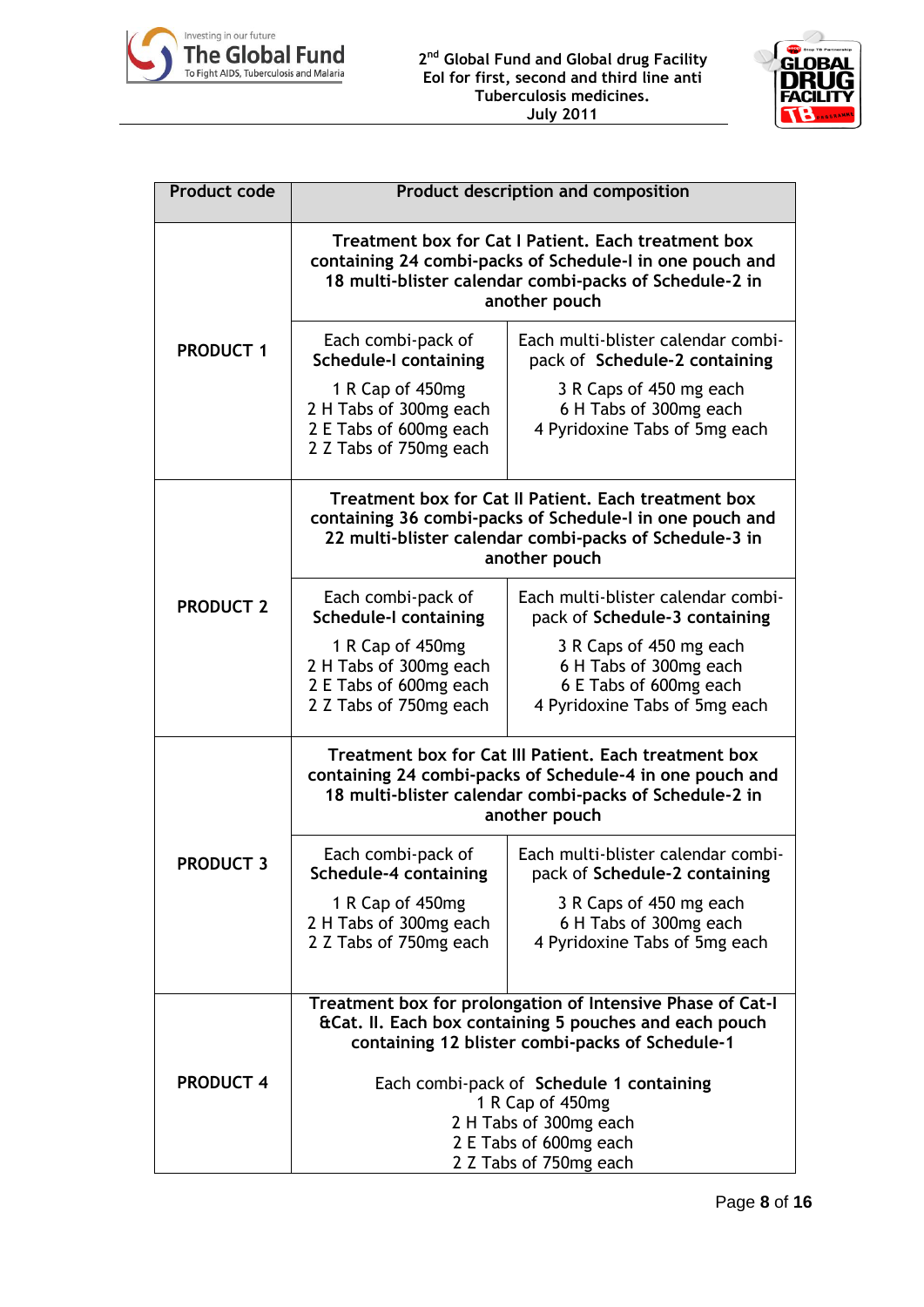



| <b>Product code</b> | Product description and composition                                                                                                                                                                        |                                                                       |  |
|---------------------|------------------------------------------------------------------------------------------------------------------------------------------------------------------------------------------------------------|-----------------------------------------------------------------------|--|
|                     |                                                                                                                                                                                                            |                                                                       |  |
| <b>PRODUCT 5</b>    | <b>Injection Streptomycin Kit</b>                                                                                                                                                                          |                                                                       |  |
|                     | Streptomycin kit for injection containing Inj. Streptomycin 750<br>mg - Box of 24 vials Sterile water for injection IP 5 ml - Box of<br>24 ampoules Disposable syringe and needle - 24 each                |                                                                       |  |
| <b>PRODUCT 6</b>    | 10 Blister or Foil pack containing                                                                                                                                                                         |                                                                       |  |
|                     | 10 capsule of Rifampicin 150mg each                                                                                                                                                                        |                                                                       |  |
| <b>PRODUCT 7</b>    |                                                                                                                                                                                                            | 10 Blister or Foil pack containing                                    |  |
|                     | 10 Tablets of INH 100mg each                                                                                                                                                                               |                                                                       |  |
| <b>PRODUCT 8</b>    | 10 Blister or Foil pack containing                                                                                                                                                                         |                                                                       |  |
|                     | 10 Tablets of Pyrazinamide 500mg each                                                                                                                                                                      |                                                                       |  |
|                     | 7 Blister combi-pack in one pouch containing                                                                                                                                                               |                                                                       |  |
| <b>PRODUCT 9</b>    | Each combi-pack of Schedule 1 containing<br>1 R Cap of 450mg<br>2 H Tabs of 300mg each<br>2 E Tabs of 600mg each<br>2 Z Tabs of 750mg each                                                                 |                                                                       |  |
| <b>PRODUCT 10</b>   | 9 Blister or Foil pack containing                                                                                                                                                                          |                                                                       |  |
|                     | 10 Tablets of Ethambutol 800mg each                                                                                                                                                                        |                                                                       |  |
| PRODUCT 11          | 10 Blister or Foil pack containing                                                                                                                                                                         |                                                                       |  |
|                     | 10 Tablets of INH 300mg each                                                                                                                                                                               |                                                                       |  |
| <b>PRODUCT 12</b>   | 10 Blister or Foil pack containing                                                                                                                                                                         |                                                                       |  |
|                     | 10 Tablets of Rifampicin 450mg each                                                                                                                                                                        |                                                                       |  |
| <b>PRODUCT 13</b>   | Treatment box for paediatric category (6-10 Kg). Each<br>treatment box containing 24 combi-packs of Schedule-5 in<br>one pouch and 18 multi-blister calendar combi-packs of<br>Schedule-6 in another pouch |                                                                       |  |
|                     | Each combi-pack of<br>Schedule-5 containing<br>1 R Tab of 75mg                                                                                                                                             | Each multi-blister calendar<br>combi-pack of Schedule-6<br>containing |  |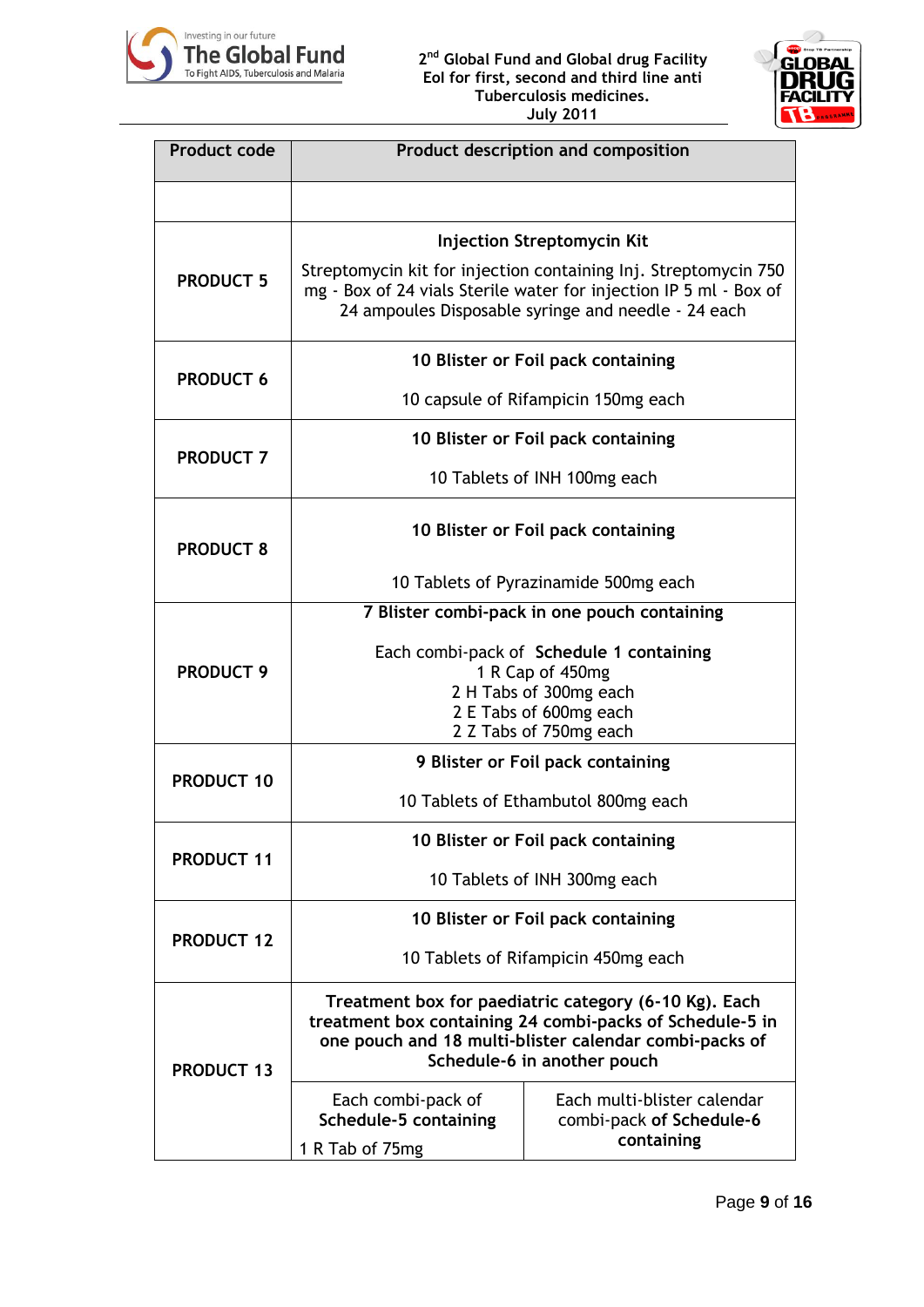



| <b>Product code</b> | Product description and composition                                                                                                                                                                                                                                                                                                                                    |                                                                                                                                                             |  |
|---------------------|------------------------------------------------------------------------------------------------------------------------------------------------------------------------------------------------------------------------------------------------------------------------------------------------------------------------------------------------------------------------|-------------------------------------------------------------------------------------------------------------------------------------------------------------|--|
|                     | 1 H Tab of 75mg<br>1 E Tab of 200mg<br>1 Z Tab of 250mg                                                                                                                                                                                                                                                                                                                | 3 R Tabs of 75 mg each<br>3 H Tabs of 75mg each<br>4 Pyridoxine Tabs of 5mg each                                                                            |  |
|                     | Treatment box for pediatric category (11-17 Kg). Each<br>treatment box containing 24 combi-packs of Schedule-7 in<br>one pouch and 18 multi-blister calendar combi-packs of<br>Schedule-8 in another pouch                                                                                                                                                             |                                                                                                                                                             |  |
| <b>PRODUCT 14</b>   | Each combi-pack of<br>Schedule 7 containing<br>1 R Tab of 150mg<br>1 H Tab. of 150mg<br>1 E Tab of 400mg<br>1 Z Tab of 500mg                                                                                                                                                                                                                                           | Each multi-blister calendar<br>combi-pack of Schedule-8<br>containing<br>3 R Tabs of 150 mg each<br>3 H Tabs of 150mg each<br>4 Pyridoxine Tabs of 5mg each |  |
| <b>PRODUCT 15</b>   | Treatment box for prolongation of Intensive Phase of Cat I &<br>Cat II pediatric cases (weight bands 6-10 kg & 18-25 kg).<br>Each box containing 5 pouches and each pouch containing<br>12 blister combipack of Schedule-5<br>Each combi-pack of Schedule - 5 containing<br>1 R Tab of 75mg<br>1 H Tab. of 75mg<br>1 E Tab of 200mg<br>1 Z Tab. of 250mg               |                                                                                                                                                             |  |
| <b>PRODUCT 16</b>   | Treatment box for prolongation of Intensive Phase of Cat I &<br>Cat II pediatric cases (weight bands 11-17 kg, 18-25 kg and<br>26-30 kg). Each box containing 5 pouches and each pouch<br>containing 12 blister combipack of Schedule-7<br>Each combi-pack of Schedule 7 containing<br>1 R Tab. of 150mg<br>1 H Tab. of 150mg<br>1 E Tab of 400mg<br>1 Z Tab. of 500mg |                                                                                                                                                             |  |
| <b>PRODUCT 21</b>   | 10 Blister or Foil pack containing<br>10 Tablets of Ethambutol 200mg each                                                                                                                                                                                                                                                                                              |                                                                                                                                                             |  |
| <b>PRODUCT 23</b>   | 10 Blister or Foil pack containing<br>10 Tablets of Pyrazinamide 750mg each                                                                                                                                                                                                                                                                                            |                                                                                                                                                             |  |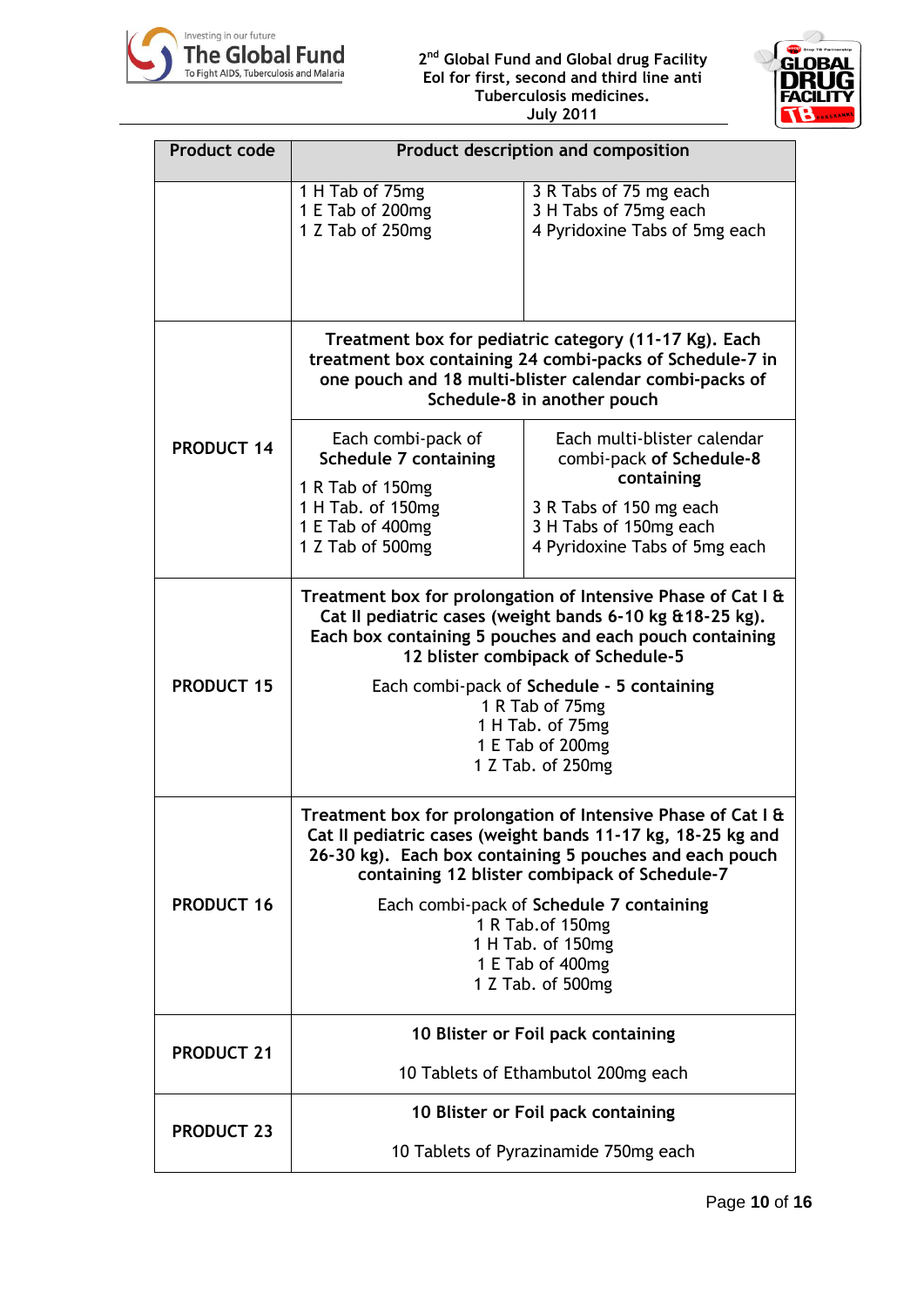



| Product code      | Product description and composition |  |
|-------------------|-------------------------------------|--|
| <b>PRODUCT 26</b> | 10 Blister or Foil pack containing  |  |
|                   | 10 Tablets of Pyridoxine 100mg each |  |
| <b>PRODUCT 31</b> | 10 Blister or Foil pack containing  |  |
|                   | 10 Tablets of Pyridoxine 50mg each  |  |

#### B.3 Second line anti-tuberculosis drugs used solely in India

## **NOTE:**

For all the products the preferred standard packaging specifications are:

#### For adult formulations:

- Blister of 10 tablets PvdC /PVC/Alu Blister pack or Alu/Alu strip/blister, 9 blisters in a box

- loose tablets in HDPE container for specific use e.g. by hospital/clinics
- 80 vials per box

However this does not preclude the manufacturer from submitting dossiers for other pack sizes.

- Capreomycin, powder for injection 500 mg vial
- Capreomycin, powder for injection 750 mg, vial
- Kanamycin, powder for injection 750 mg, vial,
- Ethionamide, tablet 125 mg tablet
- Para-Aminosalicylic Sodium (PAS), sachets 10 g granules, preferably 100 sachets per box.

#### B.4 Third line anti-tuberculosis medicines used for the treatment of extensively drug resistant (XDR-TB)

## **NOTE:**

For all the products the preferred standard packaging specifications are:

#### For adult formulations:

- Blister of 10 tablets PvdC /PVC/Alu Blister pack or Alu/Alu strip/blister, 9 strips/blisters in a box

- loose tablets in HDPE container for specific use e.g. by hospital/clinics

However this does not preclude the manufacturer from submitting dossiers for other pack sizes.

- Amoxicillin/Claulanate 875/125mg and 500/125mg tablet,
- Clofazimine 50mg, 100mg tablet
- Clarithromycin 500mg tablet
- Linezolid 600 mg, tablet
- Thiacetazone 150mg tablet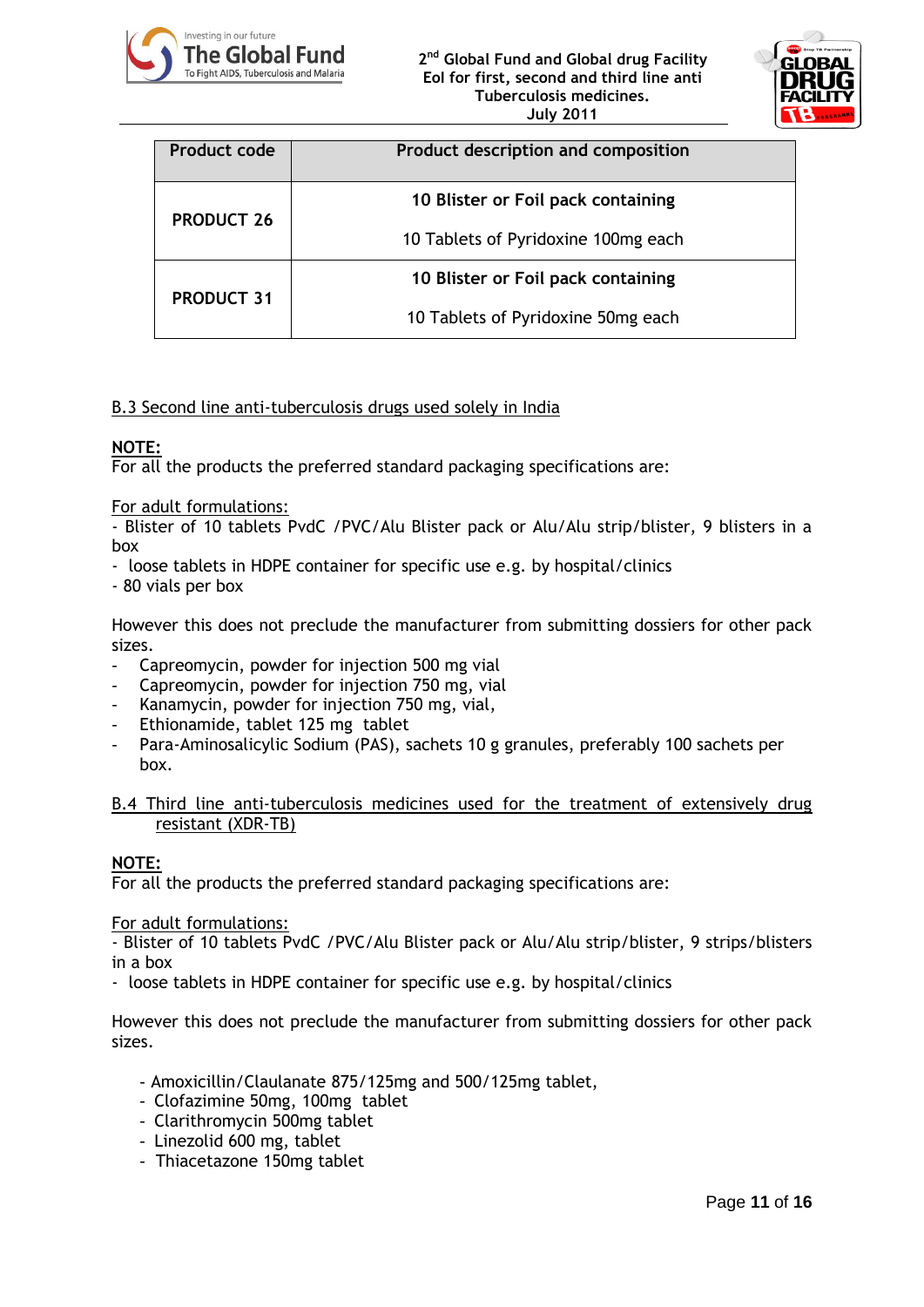



#### B.5 Water for injection (solvent) Water for injection (solvent) 5ml vials/amps

# **C)** Submission process: **please refer to ANNEX-2 of this document**

# **VI. Additional informations/instructions to the applicant**

- 1. Completeness of the documents submitted to Global Fund Secretariat for ERP review is screened by the QA officer. All documents indicated under section (c) submission (ANNEX-1 and ANNX-2) must be sent by the applicant. Incomplete submission will not be forwarded to the ERP.
- 2. The eligibility of the submissions for the ERP review will not be considered by the Global Fund Secretariat. It is under the ERP"s responsibility to review and to judge the eligibility as to whether to perform or not the risk benefit assessment of the submitted dossiers.
- 3. For any product not found to comply with the required standards during previous ERP review, all documentations requested should be re-submitted in full.
- 4. The applicant is requested to indicate clearly under which Eligibility Criterion (1, or 2) the product has been submitted for this ERP review.
- 5. It is highly recommended to send an undertaking with the shipment of sample that is sent along with the dossiers, indicating that the samples are sent for review purpose only, will not be used on humans or animals have no commercial value and will not be placed in the market. This would ensure smooth transit at the customs in the country of origin and in Switzerland as well.

Electronic documentation should be submitted on a CD. Files should be named to reflect their content as mentioned in this letter (e.g. "Covering Letter.pdf"). For ease of reference, electronically submitted annexes to the questionnaire should be named corresponding to the letters on the list of annexes on page 17 of the questionnaire (e.g. "A.pdf" for information on the formulation of the product).

The information provided with the submission will be received by the Global Fund and will be shared by the Global Fund with GDF and ERP members for the purposes of facilitating the ERP review of the submission and advice to the Global Fund (such advice will also be shared with GDF).

Submissions should be sent by surface mail to the following address:

Mr Abu Saleh Program Officer Pharmaceutical Management Unit 8, Chemin de Blandonnet CH- 1214 Vernier, Geneva Switzerland

The deadline for submission is **15 September 2011**, 17:00 h Geneva time.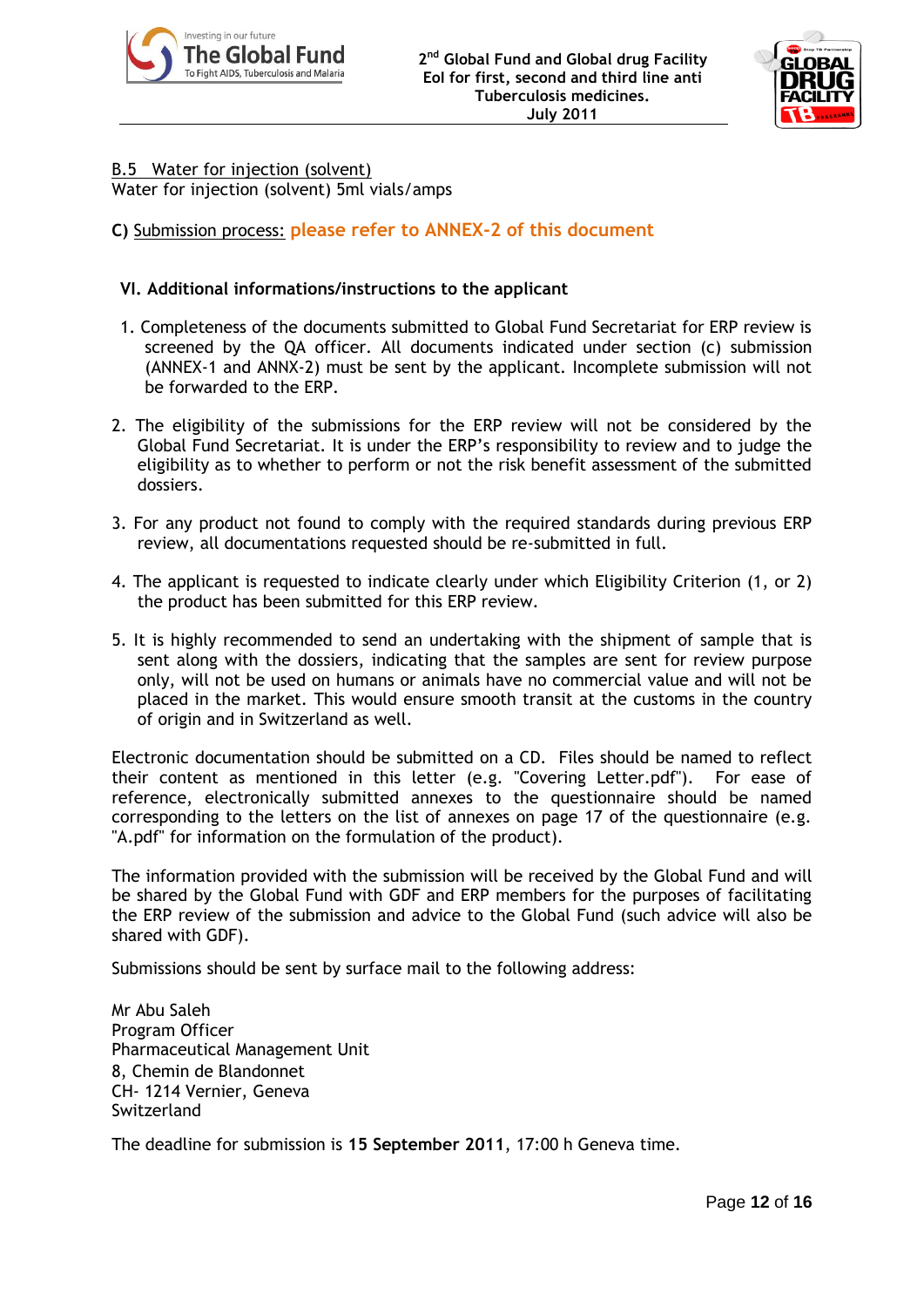



Subsequent invitations for EoI will be published from time to time as necessary.

# **VII. Further informations and enquiries**

Guidelines on the application process for ERP review is available on the Global Fund website. Kindly direct any enquiries to:

**Dr Joelle Daviaud The Global Fund Secretariat** Tel: +41-58 -791-1758 Fax: +41-58 -791-1701

Email: [joelle.daviaud@theglobalfund.org](mailto:joelle.daviaud@theglobalfund.org)

With a copy to **Paloma Marroquín Lerga:** [lergap@who.int](mailto:lergap@who.int)

**Kindly direct any enquiries directly relating to GDF to:**

**Paloma Marroquín Lerga**  The Global Drug Facility Fax: +41 22 791 4886 Email: [lergap@who.int](mailto:lergap@who.int)

With a copy to: **Dr Joelle Daviaud The Global Fund Secretariat** Fax: +41-58 -791-1701

Email: [joelle.daviaud@theglobalfund.org](mailto:joelle.daviaud@theglobalfund.org)

**Geneva, 12 July 2011**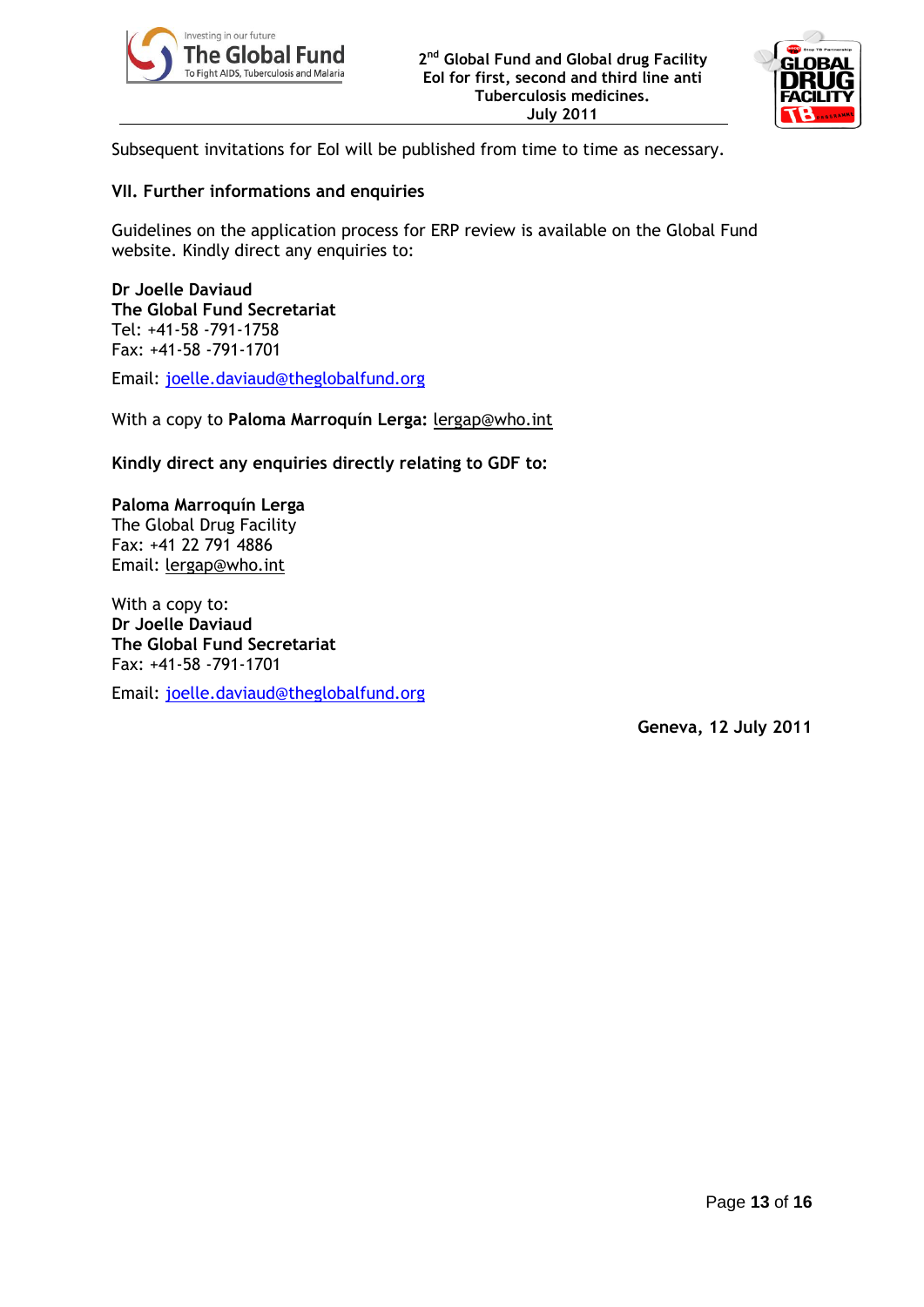



# **ANNEX-1**

# **Applications for review by the ERP under Eligibility Criterion 1**

## **C. Submission process for Dossier**

All manufacturers interested in submitting applications for review by the ERP under Eligibility Criterion 1 for products listed are requested to submit the following information and material for each product under consideration.

## **For each product awaiting WHO-prequalification:**

- A covering letter expressing interest to submit the product to the ERP for review
- An acceptance letter from the WHO Prequalification Programme confirming that the submission for the product has been accepted for review, and stating the WHO reference number assigned by WHO specifically to the product.
- Certification issued by WHO Prequalification Medicine programme confirming that the site and production line where the product is manufactured comply with all aspects of Good Manufacturing Practice (GMP), or a letter describing arrangements made to obtain such certification and stating the date when it will be supplied
- A completed Pharmaceutical Product Questionnaire, as available at [http://www.theglobalfund.org/documents/psm/TechQuestionnaireFPP-ERP](http://www.theglobalfund.org/documents/psm/TechQuestionnaireFPP-ERP-review.doc)[review.doc.](http://www.theglobalfund.org/documents/psm/TechQuestionnaireFPP-ERP-review.doc) In lieu of annexes, reference can be made to the dossier submitted for WHO prequalification. Annexes should be submitted in case of any changes or updates.
- A non-returnable product sample as requested in Section VIII of the questionnaire

## **For each product awaiting marketing authorization by a stringent drug regulatory authority:**

- A covering letter expressing interest to submit the product to the ERP for review
- An acceptance letter from the SRA confirming that the submission for the product has been accepted for review.
- Certification, issued by a regulatory authority, which is a member, observer or associate of ICH or a member of PIC/S, confirming that the site and production line where the product is manufactured comply with all aspects of Good Manufacturing Practice (GMP), or a letter describing arrangements made to obtain such certification and stating the date when it will be supplied.
- A completed Pharmaceutical Product Questionnaire (attached), and all annexes as applicable
- A non-returnable product sample as requested in Section VIII of the questionnaire

Documentation should be submitted in hard copy (on paper) and electronically, except for annexes to the Pharmaceutical Product Questionnaire, which should be submitted electronically only.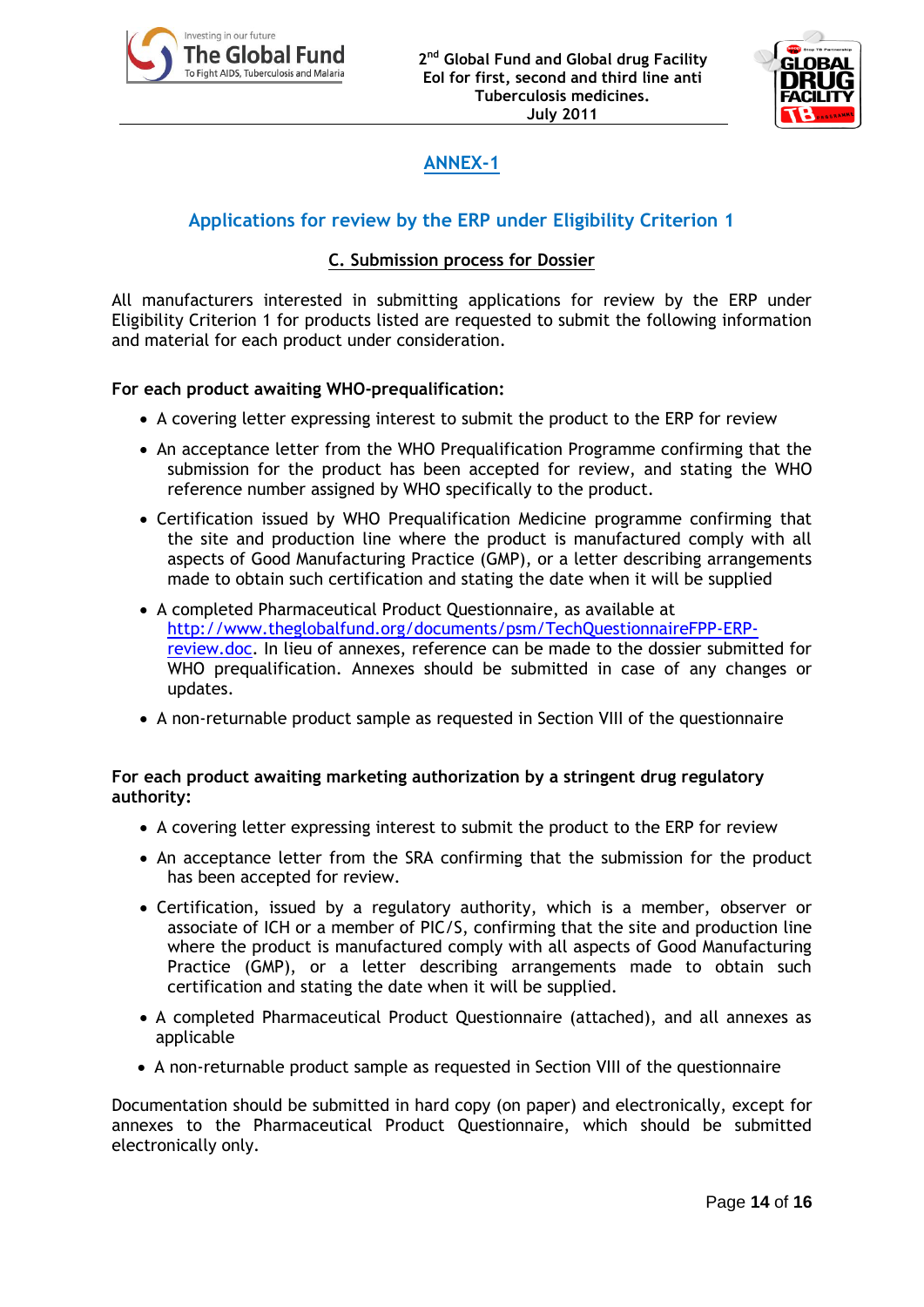



Submissions should be sent by surface mail to the following address:

Mr Abu Saleh, Program Officer,Pharmaceutical Management Unit 8, Chemin de Blandonnet CH- 1214 Vernier, Geneva Switzerland

The deadline for submission is **15 September 2011**, 17:00 h Geneva time